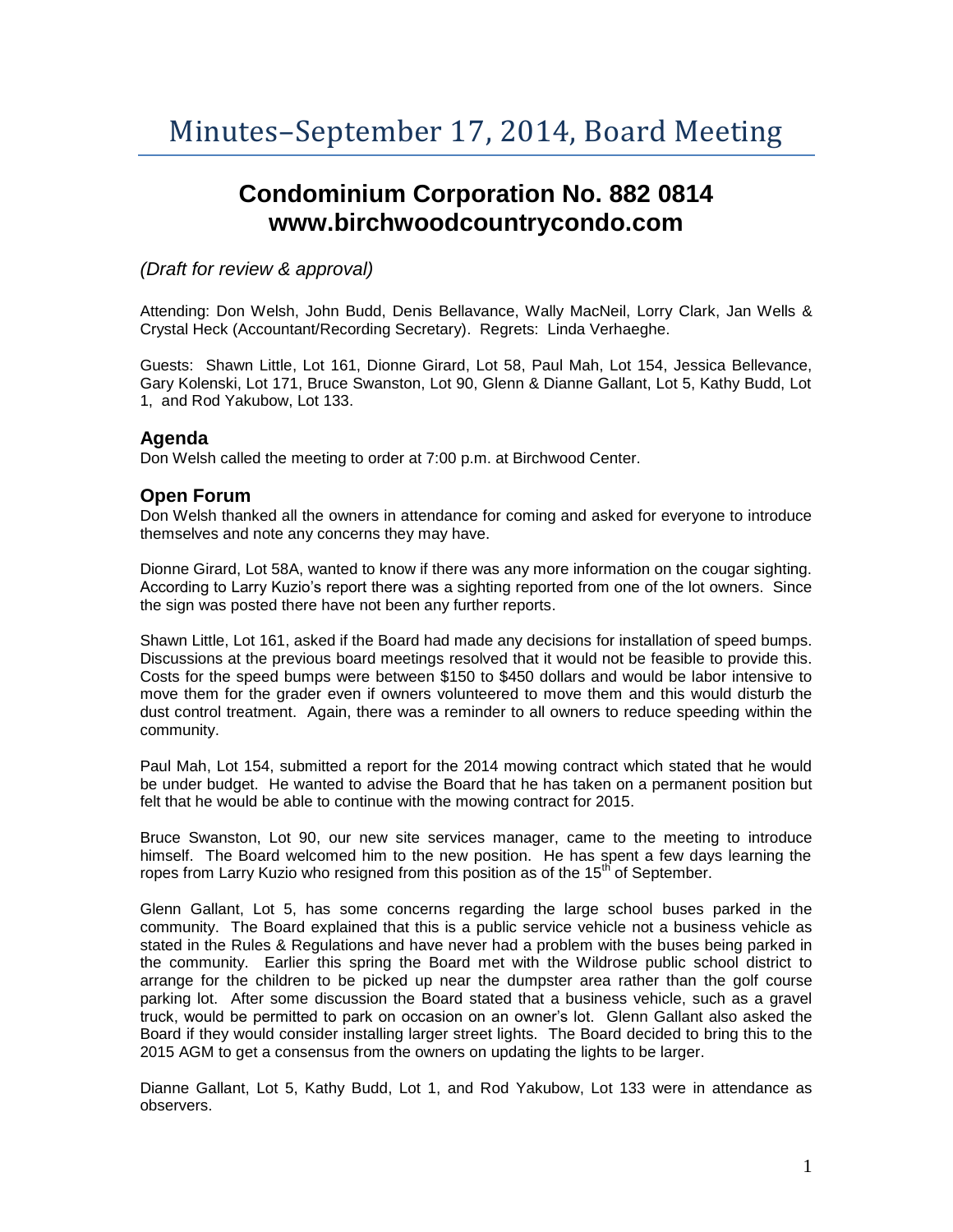Reminder to owners that the Birchwood Enhancement Committee are holding a Silent auction, casino and wine tasting evening on September 28, 2014 at the Birchwood Centre from 7-10 p.m. All owners and guests are welcome.

The open forum was completed at 7:30 p.m.

### **Board Portion of Meeting**

Don Welsh called the Board portion of the meeting to order at 7:35 p.m.

Wally MacNeil asked that in the previous meeting minutes a correction should be made to page 3 - "maximum height of any shed should not exceed 19 feet" John Budd accepted as corrected, seconded by Don Welsh, CARRIED unanimously.

#### **Water Report**

Rod Yakubow submitted the August reports including water usage for filing. Rod Yakubow explained to the Board that water was out for approximately 1.5 hours on September 6 due to an electrical issue. Jerry Wells fixed the problem and has purchased spare parts. Water usage for August was a total of 264,621 gallons and 26.5 gallons of chlorine used.

#### **Site Services**

Larry Kuzio submitted his site services report. Included in his report was that he graded roads and serviced the grader. The cougar sighting was also noted in his report. The road near Lot 92 had been repaired and the street light fixed.

Much discussion about the tidiness of owner's lots and how to treat the unregistered cars that are located on the properties and when are they considered unsightly. Currently there has been one fine sent to owners regarding this issue but the Board will keep monitoring the community for unkept and unsightly lots. All fine letters will be sent out with a specific deadline to rectify the infraction. Wally MacNeil and Denis Bellevance will prepare and review all letters before they are sent out.

There have been two development permits applied for by owners for sheds. Wally MacNeil asked is there any formal documentation of number of sheds allowed in the community. The Rules and Regulations may need to be revised to include the treatment of unsightly vehicles as well as allowable number of sheds.

#### **Financial Report**

Crystal Heck will bring the amended June, July and August reports to the next meeting. October 8 meeting she will also bring the accounts receivable listing to show what is currently outstanding. Jan Wells reported that a few of the fine letters were returned from the post office as undeliverable.

#### **Brazeau County Liaison** – Nothing to report

#### **BW Enhancement Projects Committee**

Denis Bellavance reminded the Board of the Wine Tasting/ Silent Auction fundraiser scheduled for September 28, 2014 from 7 to 10 p.m. at Birchwood Centre. Another Fundraiser will be supplying supper for Ducks Unlimited banquet on February 14, 2015. They currently have approximate \$ 9,200.00 in the bank. Congratulations to the committee for their dedication to getting a playground into the community.